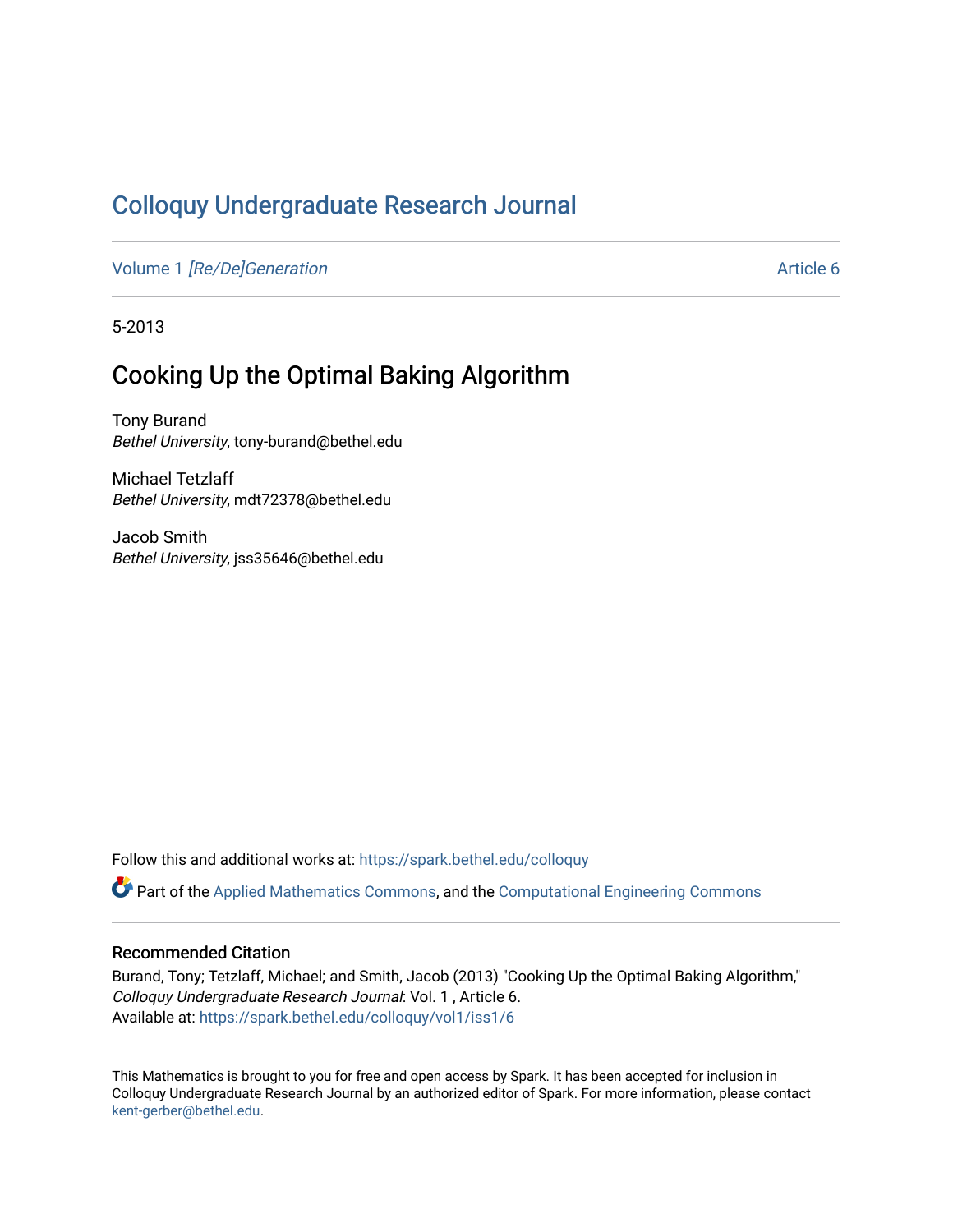# Cooking Up the Optimal Baking Algorithm

*Tony Burand, Michael Tetzlaff, and Jacob Smith*

#### **Summary**

 $M$ any conventional rectangular baking pans have a problem in that they bake the corners of the batter faster than the rest of the pan. Circular baking pans eliminate this problem, but take up more space in the oven. We propose a solution that given weights for baking consistency and space efficiency based on the importance of each will provide the optimal baking pan shape. We have come up with an algorithm for sorting the pans of area A effectively and formed a model that describes the heat flow into the pan as well as the baking mix itself. The model we developed was based off real-life data that we gathered by baking brownies using careful measurement. We determined several physical properties, such as specific heat, density, and heat transfer coefficients for brownies directly through experimentation. We compared our results with previous studies on the properties of cake-like foods and found that they were similar. Then we ran the model using these coefficients and a variety of different plausible baking parameters, including temperature and baking time.

We also developed a technique for optimally arranging polygonal shaped pans in the oven for any length- to-width ratio to maximize the number of pans that can fit. For polygons, we considered both lattice arrangements and where applicable, tessellating patterns. The algorithm for packing also takes into account the need for airflow between the pans for overall even cooking, which means that the pans are not packed directly next to each other causing uneven heating on the pans located near the sides of the oven. The overall efficiency of a pan shape was calculated using the following equation (where p is a weighting factor):

 $Eff<sub>total</sub> = p \cdot Eff<sub>space</sub> + (1 - p) \cdot Eff<sub>heating</sub>$ 

Using the algorithm, we found that the type of polygon needed to efficiently use the oven space while heating the pan perimeter was greatly dependent on the dimensions of the oven for weighting values between 0.2-1.0. (Below 0.2, the circular pan is very heavily favored regardless of the oven dimensions.) We also found that adding or subtracting a little bit from the width or length of the oven can have a drastic effect on the spacing efficiency ratio. When we have maximally high efficiency, we call the width and length of the pan "magic numbers."

For example, if the oven dimensions (width by length) are 30" x 40", with two racks, if the area of a pan is set to be 81 in2, and if space efficiency and baking consistency are given equal weight, we found that the optimal shape is a octagon. Our algorithm is able to compute the optimal shape for any width, length, pan area, and weighting factors using a variety of baking parameters.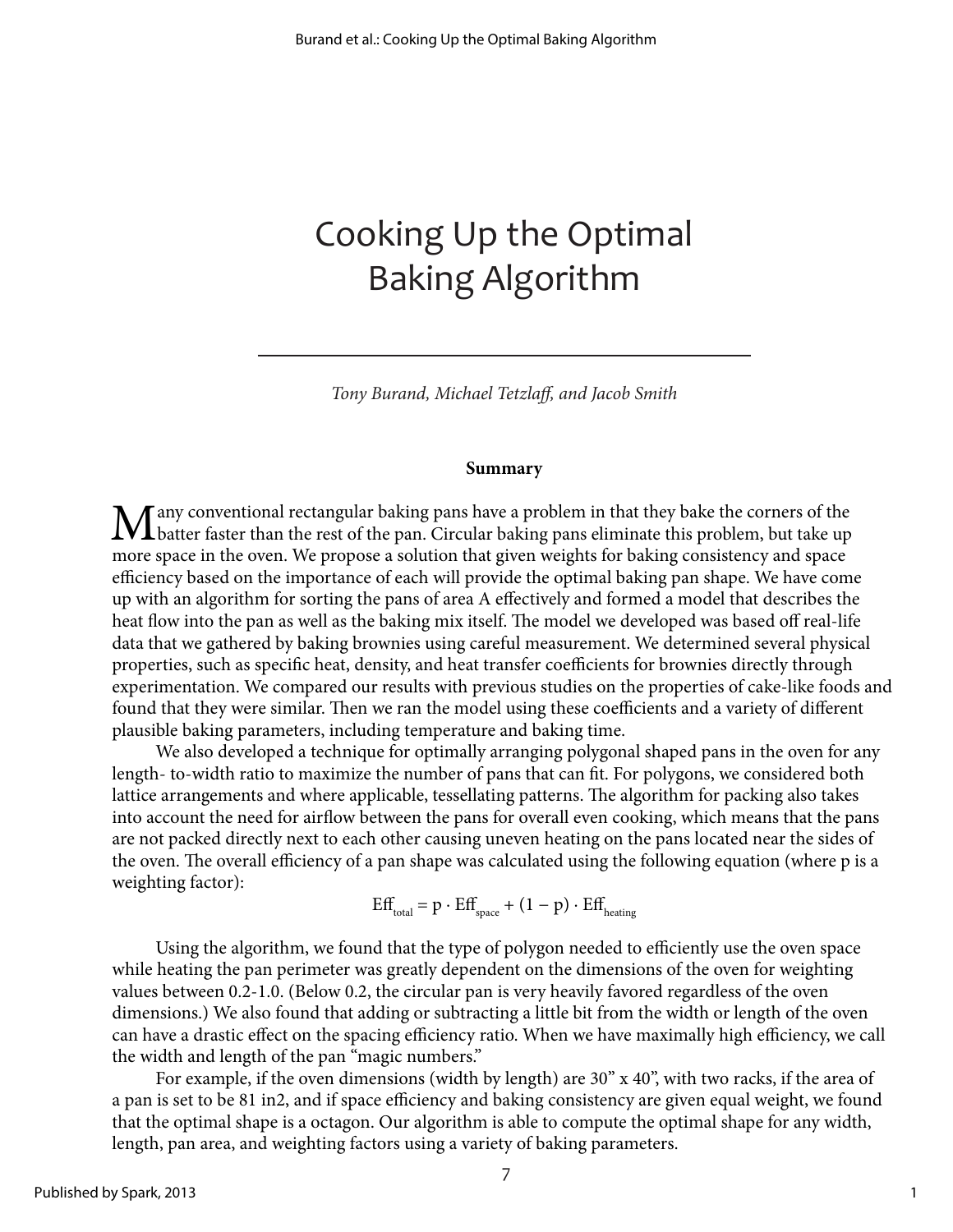# **Introduction to Problem**

The problem we chose to solve was how to create the best brownie pan with edges that are heated evenly while fitting as many pans as possible on a rack. Obviously a square is most efficient in terms of space, but is found lacking in heating efficiency because the corners are likely to be burnt in comparison with the rest of the edges. A circle shaped pan solves this problem, but is not as efficient space-wise. If we assume each pan has a set area of A, we can optimize what shape will work best in a oven that has a width-length ratio of W/L.

# **Assumptions and Parameters**

# *Assumptions and Justifications*

In the problem we made some assumptions; they are as follows:

- 1. The oven has only two racks, which are evenly spaced.
- 2. The oven is pre-heated to the desired temperature when the brownies are placed in the oven. This ensures that the oven temperature is constant in our model, and does not "ramp up" during the beginning of the cooking.
- 3. The oven can be considered a heat reservoir in comparison to any batch of brownies. An oven should be insulated and should not lose significant heat as it is designed to stay at a stable temperature.
- 4. The pan heats up to the oven temperature fast and maintains its temperature, so for the brownie batter, it can be considered a heat reservoir at the same temperature as the oven.
- 5. In relation to the brownie, the pan is the primary heating agent. This is especially true around the edges where the air is in contact minimally with the surface area of the edge. The hot air above the brownie pan is a secondary heating agent which we will incorporate into our model as well.
- 6. The bottom of any pan is flat, and no pans under 36 square inches will appear in our oven. Flat pans will provide more brownies and will be easier to store. Anything smaller than 6"x6" will be an inefficient use of time and will be a hassle when baking.
- 7. We also assume that the baker will rotate the racks when cooking in order to cook each batch evenly. Each individual oven has its own hot-spots, and it is up to each baker to figure them out and cook accordingly to his tools.
- 8. The mass, density and volume taken up by the brownies are constant. This in reality is not usually the case, but the expansion is generally vertical, and should therefore not impact the horizontal heat distribution. Additionally, the change in density, while noticeable, is not significant enough to be worth incorporating into our model.
- 9. The consistency of the brownies is uniform, and does not change significantly as the brownies are baked. In particular, this means that we are not accounting for the evaporation of water for the brownies. Again, this is not usually true, but for our purposes, we are trying to measure the total amount of heat absorbed, and this is easier to do if we assume the consistency does not change over time. After all, the goal is to ensure that the brownies are evenly cooked, and brownies that get dried out because of water evaporation are just as much of a concern as brownies that are over- or under-heated.

# *Parameters*

The first step towards building our model was setting up some parameters. We knew that the area of the pan (of any shape) had an area of A. The oven itself was rectangular and had a width-length ratio of W/L. There was also a weighting criteria p and 1 − p, where  $0 \le p \le 1$ . The number p "grades" the importance of the space maximization so that if  $p = 1$ , we only care about how many brownies we cook and not about how well we cook them. If  $p = 0$  then the even cooking of brownies is the priority.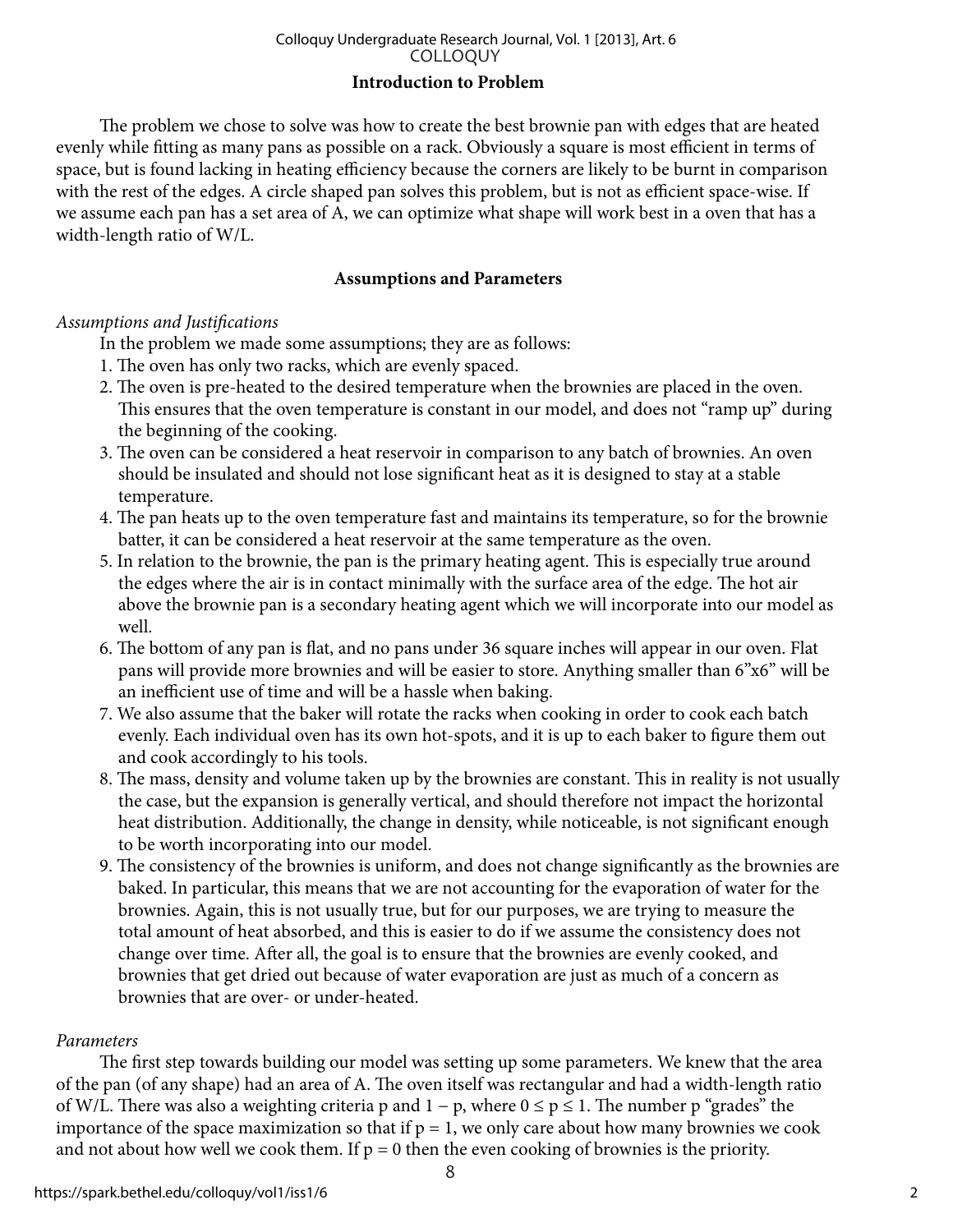Since our focus was on regular polygons, we also examined the parameter n for the number of sides of a regular polygon. In this study, the apothem, denoted a, and the radius, denoted r are important. The angles of the corners of the polygon, are denoted as  $\theta$ . Our goal is to use as much of the oven area,  $W \cdot L$ , with a pan of area A having n sides, while still cooking the edges efficiently.

The heating model itself has several parameters. One aspect of the model, which we will go into more detail later, is the geometry of the pan, which has several parameters, like the number of sides and the area. We also needed physical properties of the brownie batter, the pan, and the air in the oven to use in our model. These parameters were density,  $\rho$ , specific heat, c, and thermal conductivity, k of the brownie batter. There were also two heat transfer coefficients: one between the pan and the batter, and one between the batter and the hot air in the oven.

Finally there are various baking parameters, such as the temperature of the oven, the initial "room temperature" of the batter, and the length of time the brownies are to be cooked, which we needed to considered.

# **Analysis of the Problem**

# *Hypotheses*

We came up with a few different hypotheses for how to optimize heating and space efficiency individually. First of all, we knew that shapes that had fewer sides would be the most efficient at using area. Squares and regular hexagons are unique in this category because they can tessellate (triangles were not considered due to poor corner heating). However, perfect space efficiency means no heat flow and poor cooking of the brownie, so we would need to space out these tessellation patterns. We hypothesized that using a lattice layout for the shapes would be the most efficient packing pattern.

Our other hypothesis was that since circles are the most efficient at even heating, shapes with many sides would also be better than a square at heating the edges evenly. Thus, we believe that either a hexagon or an octagon will give us the best shape overall if each criteria is weighed evenly.

# **The Model**

We divided our model into two main components: packing and heating.

# *Space Optimization*

The algorithm for spatial optimization utilized lattice packing as shown in Figure 1 and a tessellating pattern for certain cases with squares and hexagons as shown in Figure 2. The code for the algorithm is shown in the appendix. Regular polygons with multiple of two sides were used for two main reasons. First, regular polygons can be packed into regular patterns that allow for more efficient use of oven space. The other reason for using regular polygons is that a square will pack more efficiently than a circle, but the square has worse heat distribution. However, as more sides are added to the polygon, it comes closer to becoming a circle which means that some of the properties of efficient polygon lattice packing can be obtained, along with more even heating for higher n-sided polygons. The lattice packing was incorporated into the packing strategy for a couple of reasons. Most importantly, since we are assuming a rectangular shaped oven, most of the time the lattice packing procedure will be most efficient, and the cases where it is not can be handled with the tessellating packing strategy. Additionally, without airflow between the pans, the pans towards the sides of the oven will heat up faster than the ones in the middle of the oven. It was important that our packing strategy took into account the need for regular spaces between the pans.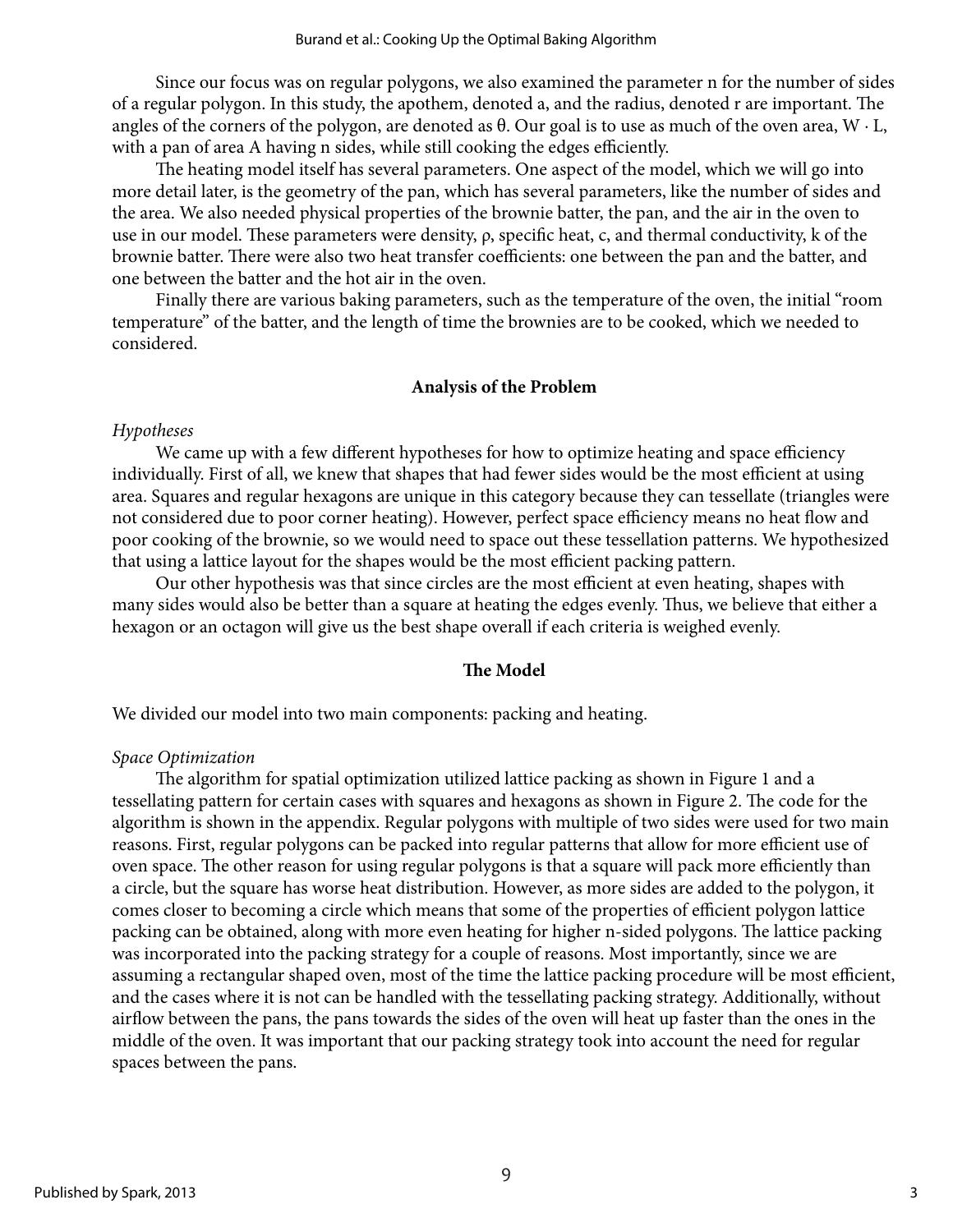

Figure 1: Lattice pattern for octagons.



Figure 2: Tessellating patterns for squares and hexagons

The lattice packing algorithm calculates twice the apothem for regular polygons with multiple of 4 sides (with the exception of squares) and then checks to see how many polygons could be fit into a particular length and width shaped oven. For even sided polygons that do not have multiple of 4 sides, the algorithm calculates twice the radius and twice the apothem to get the dimensions of the rectangle they would inscribe, and then the algorithm calculates how many would fit in the oven. One thing to note is that for the case of even non-multiple-of-4 sided polygons, the algorithm checks both possible orientations of the polygons in the oven, one with the parallel sides of the polygons spanning the width of the oven and the other with the parallel sides spanning the length. This was done to ensure that the maximum number of polygons could be fit into the lattice structured layout. For squares, our algorithm needed to account for there being no natural spaces between adjacent squares. To accomplish this, when the maximum number of squares that could fit in the oven was calculated, the area of the square was inflated by 8%. This meant that while the squares had area *A*, for finding the maximum number of squares that would fit in the oven, the area used in Equation 1 was 1.08A, where *N* is the number of polygons that can be fit on the oven rack.

$$
(1) \text{ Eff}_{\text{space}} = \frac{N \cdot A}{L \cdot W}
$$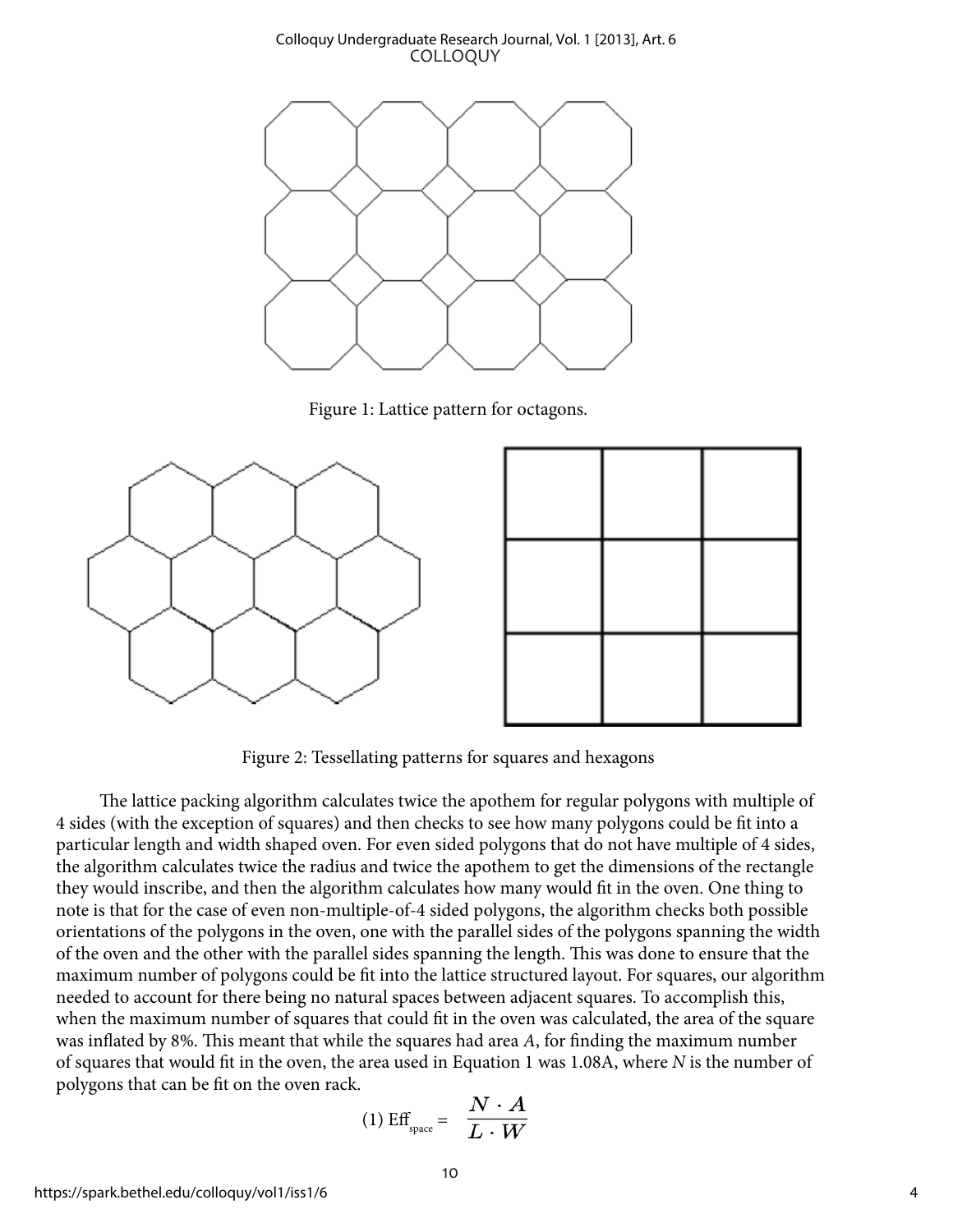This allowed for there to be space between the squares when they were put into the oven to ensure airflow between the baking pans. For hexagons, a tessellating algorithm was used to check if the lattice packing method was the most efficient. With the hexagonal tessellation seen in Figure 2 the algorithm again had to account for the need for space between the hexagons for airflow considerations. Thus, for the purpose of calculating how many shapes could fit in the oven, the area of the shape was increased to 1.08A. This algorithm also checked to see if orienting the tessellation along the width or length of the oven would fit more hexagons. The tessellating orientation was not tried for shapes with higher number of sides because after octagons, the higher order polygons become close enough to circles that the lattice packing method is the more efficient for packing.



Figure 3: Diagram showing the side length (S), apothem (r), and Radius (R) of a regular polygon.

#### *Heating of Polygons*

There are two primary equations governing our heating model. The first is Newton's Law of Heating and Cooling, which governs the rate at which the brownie batter is heated in the pan. The second is the diffusion equation, which governs the rate at which the heat diffuses throughout the batter. Since the system is too difficult to solve analytically, we will do a numerical approximation of the system. We stored the temperatures at various evenly spaced points in the pan and ran a simulation to calculate how the temperatures at various points change over time. The diffusion equation is straightforward, and we use a standard forward-time, centered-space approximation to simulate its effects. We assumed that the area at the edge of the pan was affected most immediately by Newton's Law, and applied it to the volume within some ∆*w* of the edge of the pan. More precisely, we took all the data points within this ∆w, calculated the volume ∆*V* around each point, and then applied Newton's Law based on a fraction of the surface area, ∆*A*, of the pan bordering this small volume. We do not neglect the heating of the brownies from the air, and use Newton's Law in the same way to simulate the heating of the top of the brownies from the hot air in the oven. For a given data point, therefore, the full heating equation is:

$$
^{(2)}\quad \, \frac{\partial T}{\partial t}=\frac{K}{c\rho}\nabla^2 T+\frac{h_{\rm pan}}{c\rho}\frac{\Delta A}{\Delta V}(T-T_{\rm pan})+\frac{h_{\rm air}}{c\rho}\frac{\Delta A}{\Delta V}(T-T_{\rm air})
$$

#### *Determining the surface area of each data point for heating*

One of the most difficult problems to solve for our heating model was determining how much surface area each small volume of brownie batter had with the pan. We initially considered just drawing the shape of the pan over a grid and determining how much area fell into each grid space. The problem with this approach was that some edge squares only had a little bit of surface area associated with them simply because of how the grid fell, not because of any characteristics of the geometry of the pan. Unlike most of the pan edge, these squares would fail to rise to the oven temperature when we tested the simulation, incorrectly giving an appearance of inconsistent cooking.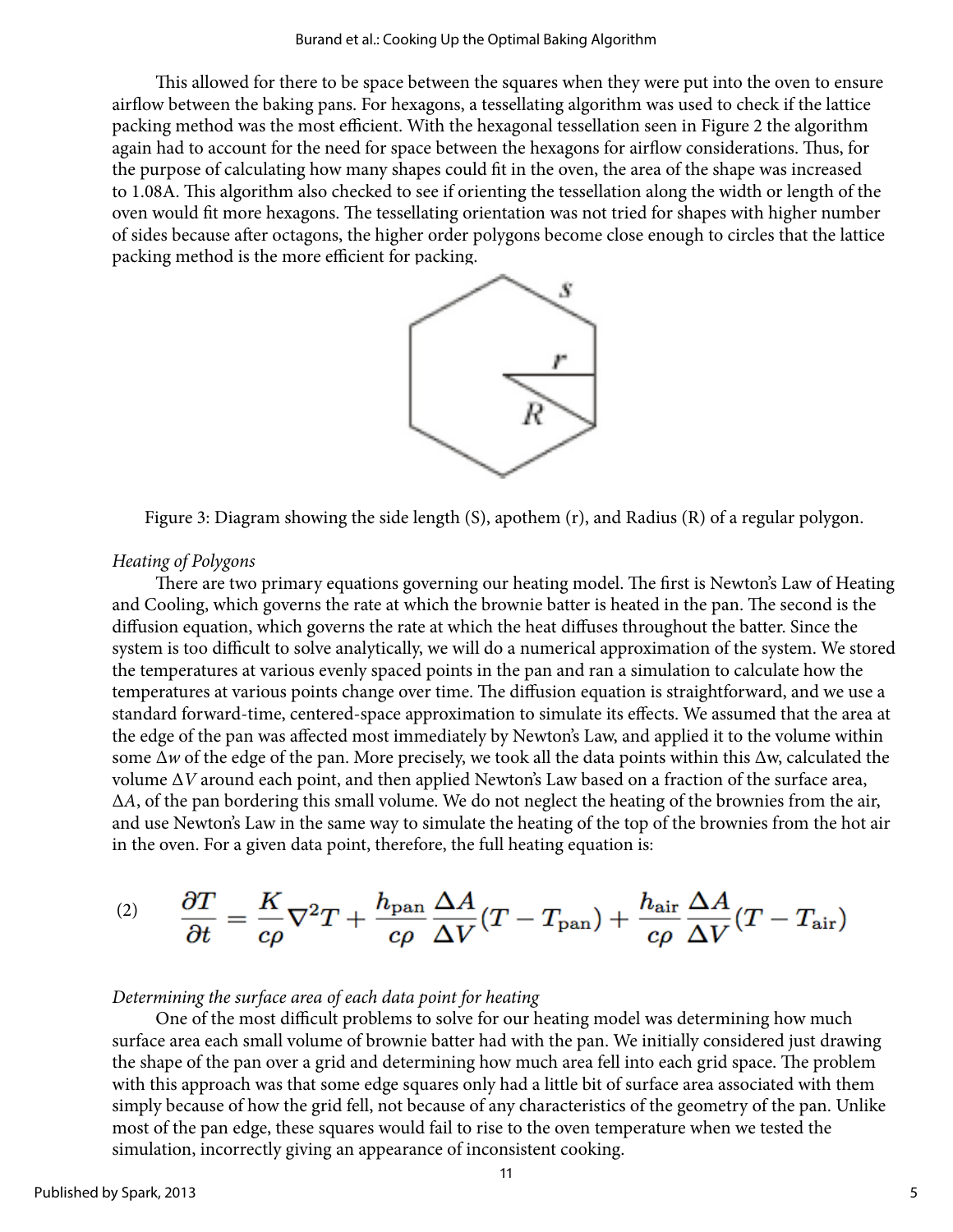Our next approach was to simply average the area over all the edge squares, so that the heat along all squares on an edge would be uniformly distributed. However, we realized this would also distribute the heat evenly over all the corners, defeating the purpose of the simulation. Our final solution was a hybrid of sorts; we distributed the surface area evenly over the edges, but assigned certain data points to be "corners," which were higher than the other points. For a square, the corners were weighted to have twice the adjacent surface area as the other edge points. For a circle, there are no corners, so we knew the limit of this ratio had to approach one as the number of sides went to infinity. We also knew that what fundamentally changes the local surface area at the corners is the angle of each vertex, which can be found geometrically:

$$
\theta = \frac{n-2}{n}\pi
$$

What we really needed, then was a formula that evaluated to 2 when  $\theta = \pi/2 = 90^{\circ}$ , and approached 1 as θ approached  $\pi = 180^\circ$ . Ideally, this formula would also drop off quickly as θ moves away from 90°, but would only gradually approach 1 as θ approaches 180°. A formula which meets these requirements is as follows:

(4) 
$$
A = 2 - \sin(\theta - \frac{\pi}{2}) = 2 - \sin(\frac{n-2}{n}\pi - \frac{\pi}{2})
$$

This is the weight that we gave the surface area adjacent to each corner data point, if the surface area adjacent to an edge data point was 1. To calculate the actual surface area, we just calculated the total surface area of the pan and multiplied every weight by this total surface area divided by the sum of the unadjusted weights.

#### *Heating Efficiency Model*

To determine our heating efficiency, we assigned certain data points to be "corners" (the same ones which had the higher surface area), and others to be "edges". We then measured the average temperature over the entire simulation time at the corners, and at the edges. These average temperatures should be indicative of the heat energy absorbed per unit volume at different point in the pan. Our efficiency was calculated by dividing the average temperature at the edges by the average temperature at the corners. This method of calculating efficiency has two convenient properties: if the edges are not heated at all, or insignificantly compared to the heat at the corners, then the efficiency will drop to zero. However, if the edges and corners are heated evenly, the efficiency will be one. This gives us a good zero-to-one normalized scale to compare with our space efficiency.

#### *Final Algorithm for Efficiency*

Our final algorithm to determine the n-sided polygon that fit in an oven of width *W* and length *L* used a weighting factor p to weight whether spatial efficiency or even heating efficiency was more desired. The equation used for this final algorithm was:

(5) 
$$
Eff_{total} = p \cdot Eff_{space} + (1 - p) \cdot Eff_{heating}
$$

#### **Determining Parameters by Experimentation**

#### *Procedures*

As part of this project we needed to determine a few constants for use in the thermodynamic models of the pans. Using a standard electric oven, we baked two batches of brownies to determine the density, thermal conductivity, specific heat, and heat transfer coefficient for the brownies. We determined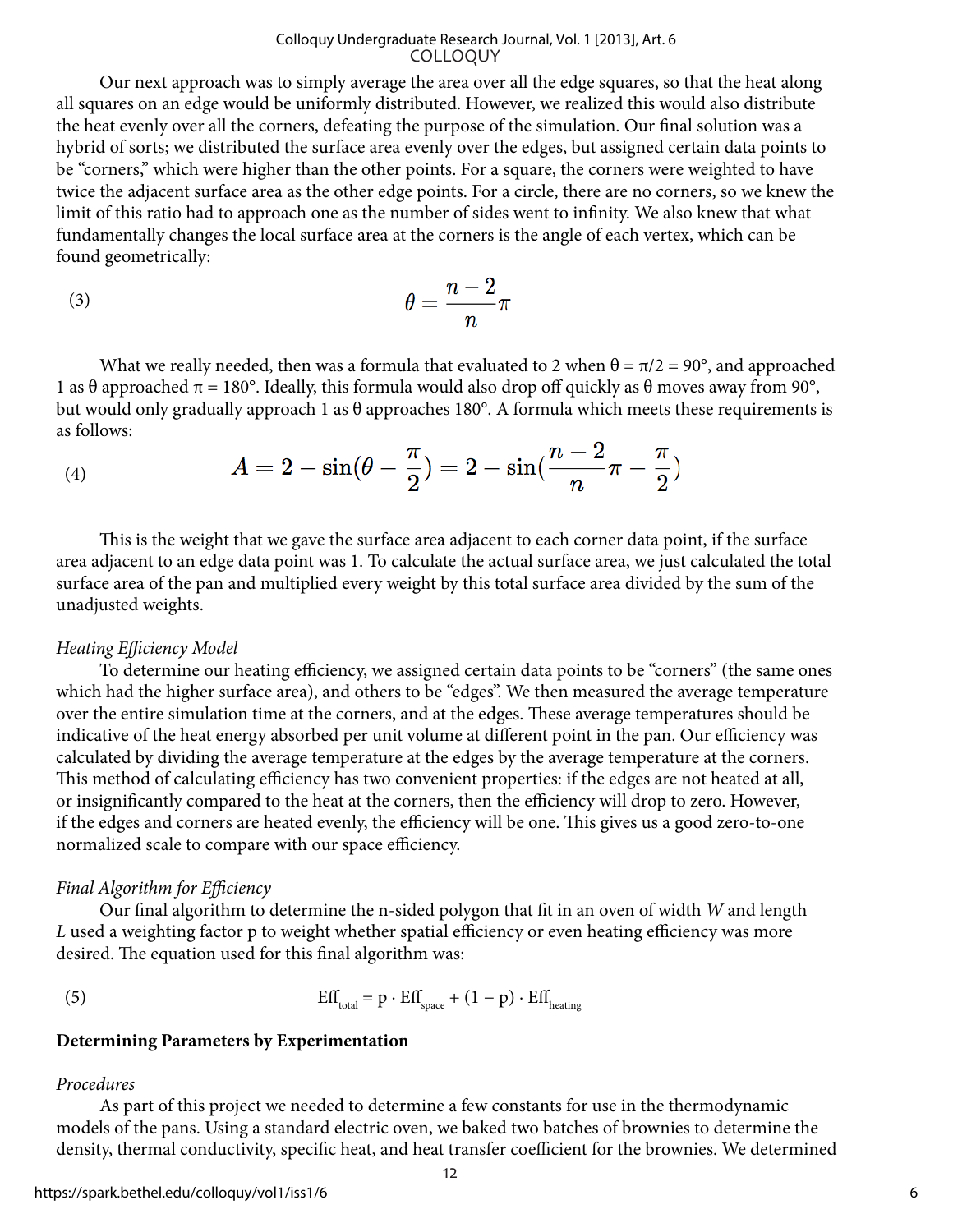these parameters by monitoring the temperature of the brownie mix in a stainless steel pan with a K-Type thermocouple. For the first experiment, we made the brownie and measured the initial temperature, volume, and mass. During the fifty minute cooking period at 350°C, the temperature at the center and 1cm from the edge was measured at increments of about 10 minutes. At 20 minutes, the mass and volume of the brownie mix was measured. Unfortunately, the thermal measurements required that the oven be opened multiple times, which slightly cooled the oven and the pan.

After baking, a calorimetry experiment was done using the set up as shown in Figure 4 using Styrofoam cups. A small amount of cooked brownie was put into the calorimeter with a set mass of water and the water-brownie mix was stirred for 5 minutes until the temperature equilibrated. The equation to calculate the specific heat is *q = cm∆T* . Using the known mass *m*, specific heat *c* and change in temperature *∆T* for the water, the energy released *q* by the brownie can be calculated. Then based on the mass and temperature change for the brownie, the specific heat of brownie can be calculated. The calculated specific heat of the brownie was determined to be about 2.0 J/g°C.

A second baking experiment was done to monitor the brownies baking in the oven without the need to open the oven door to take temperature readings. Three thermocouples were threaded through some heat shielded tubing and then placed in the center, midway to the edge, and at the edge in the brownie mix. The purpose of this experiment was to get more accurate data for the needed thermodynamic parameters. However, the heat from the surroundings of the oven traveled through the wires to the thermistor causing inflated temperature measurements. For this reason the data was not used to reevaluate the constants obtained from the first experiment.



Figure 4: Setup of calorimetry experiment.

# *Heat Transfer Coefficient Calculations*

Figures 5 and 6 show our data from the brownie experiment.

| <b>Time (min)</b>   $0$   $10$   $20$   $30$   $40$   $50$ |  |  |  |
|------------------------------------------------------------|--|--|--|
| <b>Temperature (C)</b> 22 72 99 102 104 116                |  |  |  |

Figure 5: Temperature data as a function of time, measured approximately 2mm under the surface of the batter, and about 1cm from the edge of an 8" x 8" baking pan.

| <b>Time (min)</b>   $0$   $10$   $20$   $30$   $40$   $50$ |  |  |  |
|------------------------------------------------------------|--|--|--|
| <b>Temperature (C)</b> $\boxed{22}$ 56 85 97 104 104       |  |  |  |

Figure 6: Temperature data as a function of time, measured approximately 2mm under the surface of the batter at the very center of an 8" x 8" baking pan.

When inspecting the data gathered from our experiments, we found that at about 104°C the batter reached a plateau, and did not rise significantly after that. We hypothesized that this was because at this point water started boiling off near the surface and reduced the temperature at the points we measured. In order to get an accurate value for the heat transfer coefficient, we threw out the data points where the batter had reached 104°C. This left us with three data points near the edge of the pan and four data points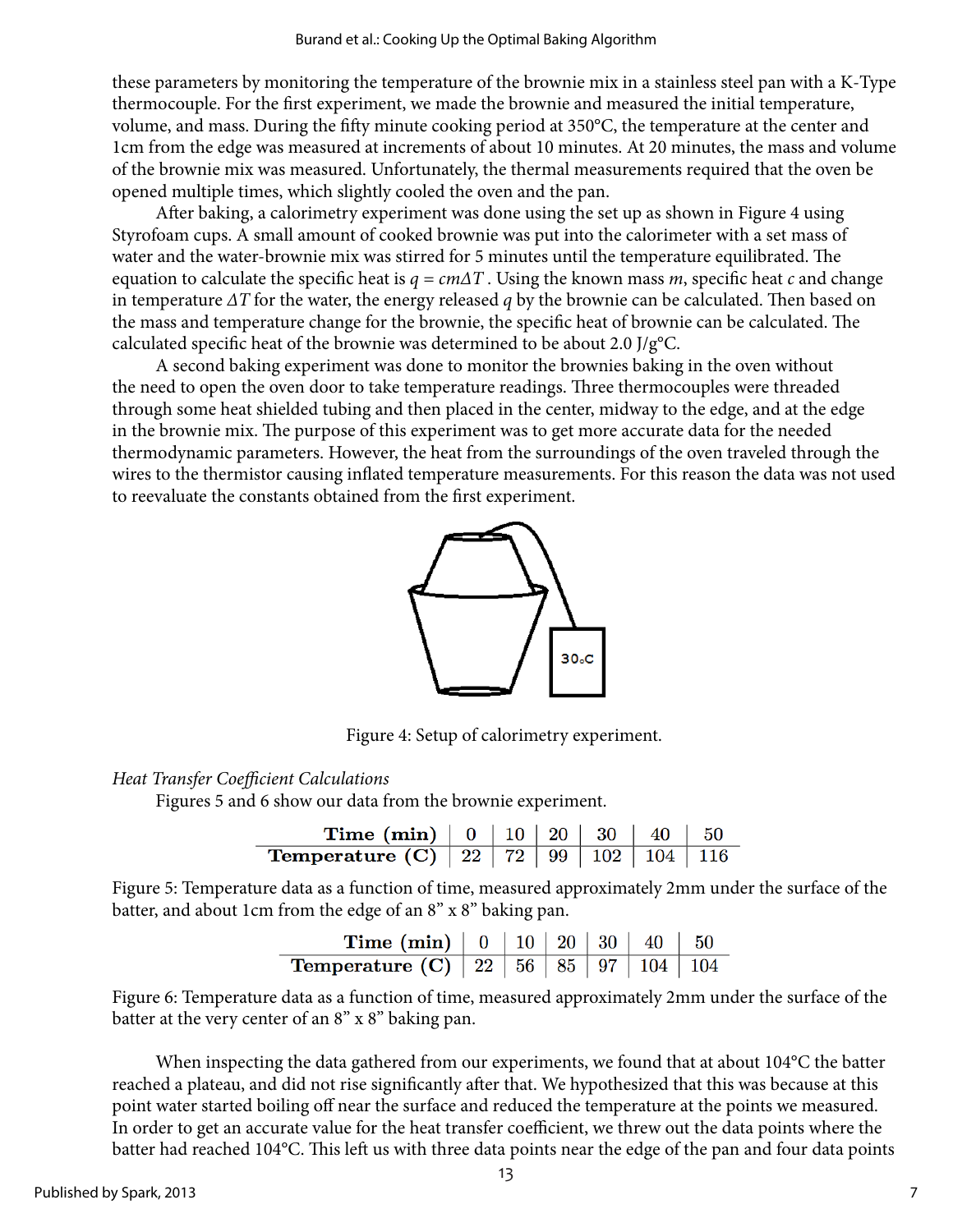in the middle of the pan – not as many data points as would be preferable to minimize error, but enough to give us an order-of-magnitude estimate of our coefficients as a starting point.

We used the data collected at the edge of the pan to calculate a heat transfer coefficient between the pan and the brownie mix. Since the temperature at this point should be dominated by the heat from the pan, we can assume for our purposes that our temperature data can be completely accounted for by heat transfer from the pan. The differential equation given by Newton's Law of heating/cooling can be solved analytically for temperature.

(6) 
$$
T(t) = T_{\text{pan}} + (T_{\text{room}} - T_{\text{pan}})e^{-\frac{h}{c\rho}\frac{A}{V}t}
$$

The fraction  $\frac{A}{V}$  is the ratio of surface area to volume. Another way of looking at this for a square pan is that it is the multiplicative inverse of the depth within the brownie batter for which the temperature is a characteristic value. We measured the temperature at a distance of approximately 1 cm from the pan edge, so it should be a characteristic of the temperature in the region extending up to 2 cm from the edge. We will therefore use 50.0 m<sup>-1</sup> as the value of  $\frac{A}{V}$  to calculate the heat transfer coefficient between the pan and the brownies.

Finally, we know the room temperature, the pan temperature, and we have already calculated the specific heat of brownie batter and measured the mass of the batter. After performing a least squares fit on our data using these coefficients and the equation above, we found that the heat transfer coefficient between the pan and the brownies is approximately 47  $\frac{W}{m^{20}C}$ .

We use a similar method to measure the heat transfer coefficient between the brownies and the air in the oven. For this we use the data collected in the center of the pan. Since this point is farthest from any of the edges of the pan, it is dominated by heat from the hot air above the pan. However, in this case,  $\frac{A}{V}$  is the multiplicative inverse of the depth of the measurement region under the surface. Since the distance of the probe under the surface was approximately 2 mm, the depth of the effective measurement region is 4mm, and  $\frac{A}{V}$  is 250.0 m−1 All other parameters are the same as before, including the temperature, since we assumed that the oven and the pan are both the same temperature. Once again, we did a least squares fit and found that heat transfer coefficient between the brownies and the air is approximately 8.8  $\frac{W}{m^{29}C}$ .

# *Mass, Volume, and Density*

During the course of our experiments, we measured the mass and volume before, during, and after the baking process. Using mass and volume, we were able to also compute density. We found that the density of the uncooked batter was 1040kg/m<sup>3</sup>, but dropped to 840kg/m<sup>3</sup> after 20 minutes of baking. The density did not drop significantly more between the 20 minute mark and the end of the 50 minute baking process.

In order to measure the density, we also had to measure the mass. We found that the batter lost some mass over the entire course of the baking process, roughly linearly with respect to time. The uncooked batter initially weighed 1.112 kg. After 20 minutes it dropped to 1.082 kg. By the end of the baking process the total mass was 1.038 kg. We believe that this loss of mass was due to water evaporating off the surface. Thus, some of the change in density was due to the loss of mass, but most was due to the rising of the brownies.

Although we found that the mass, volume, and density changed over time, we ultimately chose to keep these as constants in our model. This made the code simpler, and since we did not have time to take enough measurements to ensure that the relationships were, in fact, linear, we thought it would be better to just keep them as constants.

# *Comparison with previous studies*

Baik et.al studied the properties of cupcakes and, like our study, measured their density and specific heat, and additionally determined their thermal conductivity, which we were not able to measure.[1]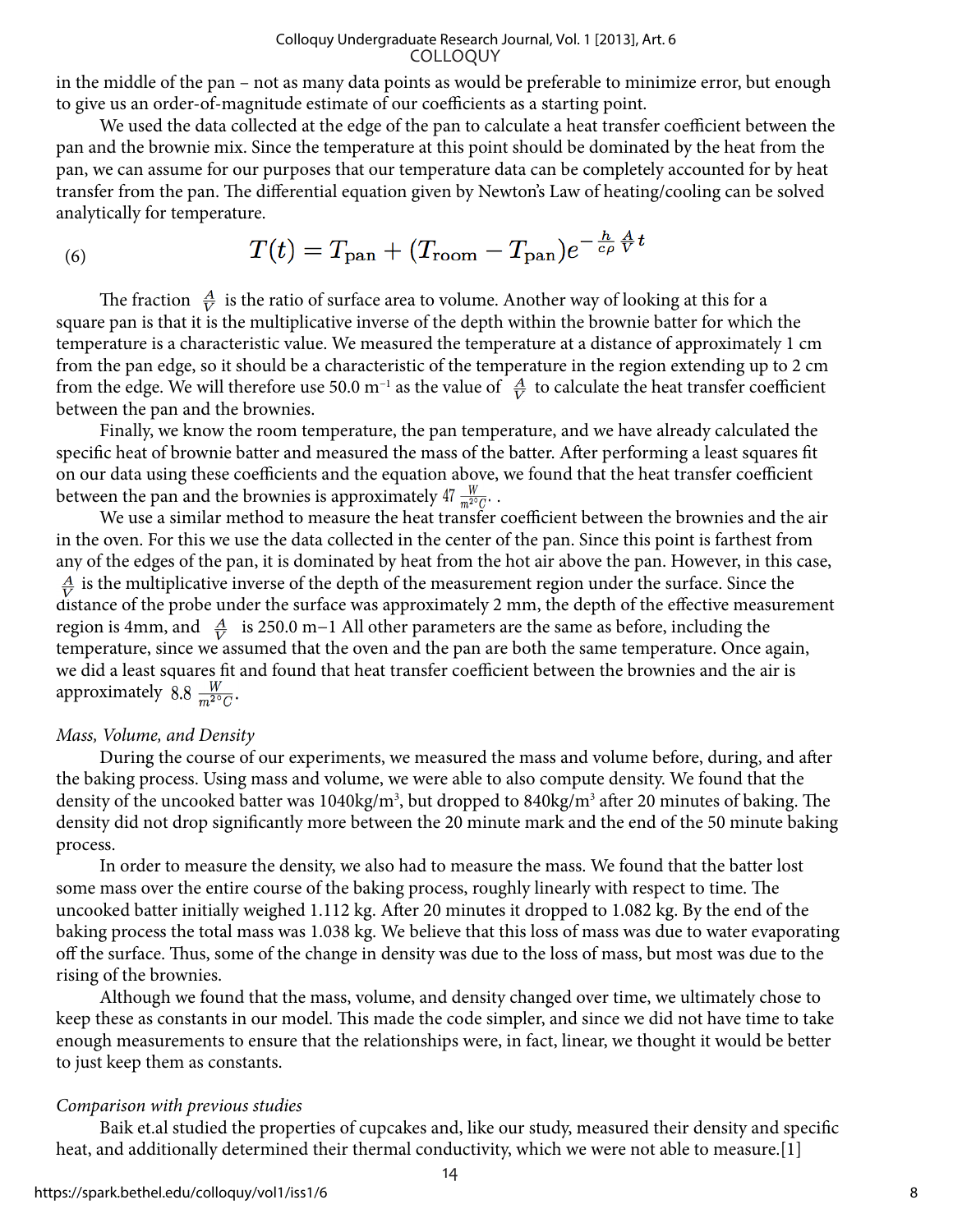While cupcakes can have a slightly different consistency than brownies, they are close enough to verify that our figures are on the right order of magnitude and the thermal conductivity should be a good orderof-magnitude starting point, so that we could calculate a thermal diffusivity for the batter. Baik et. al found that the density of uncooked batter was 803 kg/m<sup>3</sup>, and dropped to 236 kg/m<sup>3</sup> after the batter was cooked. This is a lower density than we measured, and it dropped even more, but this is not unreasonable considering that cupcakes are generally less dense than brownies. They measured that the specific heat varied over the baking period from 2516 J/kg°C to 2658 J/kg°C, but stayed relatively constant. This is fairly consistent with our measured value of specific heat, 2000 J/kg°C, which was a bit lower. Finally, they measured that thermal conductivity varied between 0.1064-0.2064 W/mK We started with thermal conductivities in these ranges, but found that to get results more like what we expected, a slightly larger thermal conductivity in the range of 0.3-0.4 W/mK was necessary.

# *Reduction of physical constants to algorithm parameters*

In our algorithm we simplified the code by reducing the number of parameters. For diffusion, the fraction  $\frac{K}{c\rho}$  can be reduced to a single constant *α*. We found that the value of *α* that worked the best was 18.0×10<sup>-8</sup>m<sup>2</sup>/s, which was consistent with the order of magnitude of the parameters that we measured.

Similarly, for heating from the pan and the air, the fraction *h/cρ* can be reduced to a single parameter which we called *β* for the pan to brownie heat transfer, and *γ* for the air to brownie heat transfer. We calculated the parameters as follows:

(7) 
$$
\beta = \frac{h_{\text{pan}}}{c\rho} = \frac{50W/(m^2^{\circ}C)}{2000J/kg^{\circ}C \times 1000kg/m^3} = 2.5 \times 10^{-5}m/s
$$

(8) 
$$
\gamma = \frac{h_{\text{air}}}{c\rho} = \frac{8W/(m^{2^{\circ}}C)}{2000J/kg^{\circ}C \times 1000kg/m^3} = 4.0 \times 10^{-6}m/s
$$

#### **Results**

As we assumed, there was no one ideal shape to our model. Every optimal shaped hinged on the dimensions of the pan, the weighting factor, and the desired area of the pan. When we ran our algorithm, no one shape dominated every situation. Typically, for lower values of *p*, the circle dominated, but as *p* approached 1, the square was most efficient in just as many situations as the circle, followed closely by the hexagon. In general, to determine which shape would be most efficient space-wise we must take "magic numbers" into account.

# *Magic Numbers*

Magic numbers are the dimensions of the pan, W by L, that provide a local maximum in terms of spacing efficiency. For a regular polygon with the number of sides being a multiple of four, the formula for a magic number would be:

$$
W = L = 2 \cdot apothern[n] \cdot k
$$
 (where *k* is a natural number)

This means a W/L ratio of one would be ideal for these types of shapes. This is because these polygons have a length and width equal to the length of two of their apothems. It follows that the width and length of the pan should be an integer multiple in order to maximize efficiency. If these dimensions were slightly less than an integer multiple, we would be unable to fit another row or column in the pan, thus creating a lot of unused space. This is why we call the dimensions magic numbers. It is because they are the most optimal local dimensions.

For a polygon that has an even number of sides but is not divisible by four, the formula is a little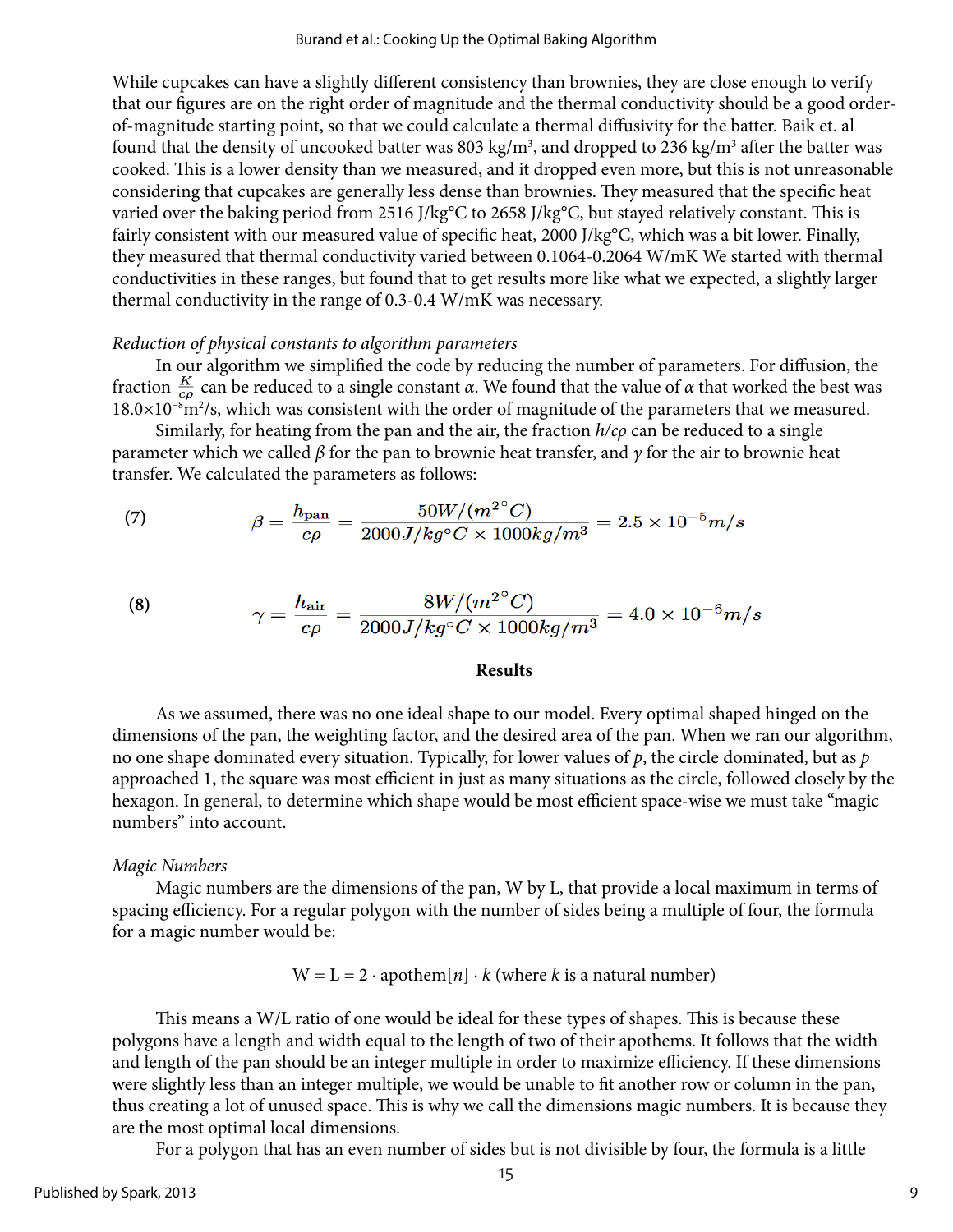different. Without loss of generality, if r is the apothem and R is the radius:

$$
\begin{array}{cc}\n(9) & & W=2 \cdot r \cdot j \\
(10) & & L=2 \cdot R \cdot k\n\end{array}
$$

where j, k are a natural numbers. These types of polygons are different because they are stacked side to side and corner to corner. The length from opposite corners is longer than the length from opposite sides, so that is why these have a different equation for magic numbers.

# *Optimization*

In order to get the overall efficiency, we must use the equation

(11) 
$$
\text{Eff} = p \frac{N \cdot A}{W \cdot L} + (1 - p) \frac{E_{\text{min}}}{E_{\text{max}}}
$$

To be clear, *N* is the number of shapes of area *A* that we can fit into a *W* by *L* pan. It is natural to make the assumption that the percentage of area used would be a good grading scale for efficiency in area. It has the bounds from zero to one and has a wide range of values.

The fraction  $\frac{E_{\min}}{E}$  is the ratio between the area on the edge that absorbed the least heat compared to the area on the edge that absorbed the most heat. We define this to be our grading criteria for heating because it fits in the range from zero to one, and will directly compare how evenly the sides will be heated.

Again, *p* is the weighting factor. The equation for efficiency has a maximum value of one, but no shape will satisfy that number. Hence we designed an algorithm that takes in the previous inputs and outputs the most efficient shape. We have a packing algorithm that determines how many of one shape can fit inside an area, and we use a least-squares estimation to find an equation that approximates the data we get from our heating model. Using these two things, we multiply by the weights, and whichever shape has the highest efficiency is the one we determine is the best shape for the above conditions.

# *Optimal Shapes*

After fitting our heat model to an equation, we optimized space and heating with a variety of pan areas with different weights. We tallied the number of "hits" for each pan shape over all pan areas tested for a given choice of weights and obtained the following results:

| p    | 4 sides        | 6                | 18 | 20       | circle |
|------|----------------|------------------|----|----------|--------|
| 0.00 | 0              | 0                | 1  | 0        | 6      |
| 0.10 | 0              | 0                | 1  | 1        | 5      |
| 0.20 | 1              | 0                | 1  | 1        | 4      |
| 0.30 | $\bf{2}$       | 0                | 1  | 0        | 4      |
| 0.40 | $\overline{2}$ | 1                | 1  | $\bf{0}$ | 3      |
| 0.50 | $\overline{2}$ | $\overline{2}$   | 0  | 0        | 3      |
| 0.60 | $\overline{2}$ | $\boldsymbol{2}$ | 0  | 0        | 3      |
| 0.70 | 2              | 2                | 0  | 0        | 3      |
| 0.80 | $\bf{2}$       | 2                | 0  | $\bf{0}$ | 3      |
| 0.90 | $\bf{2}$       | $\overline{2}$   | 0  | 0        | 3      |
| 1.00 | 6              | 1                | 0  | 0        | 0      |

Figure 7: Table of tallies for different shapes over all tested pan areas.

While it appears that a circle seems to win most of the time, for certain areas this may not be the case.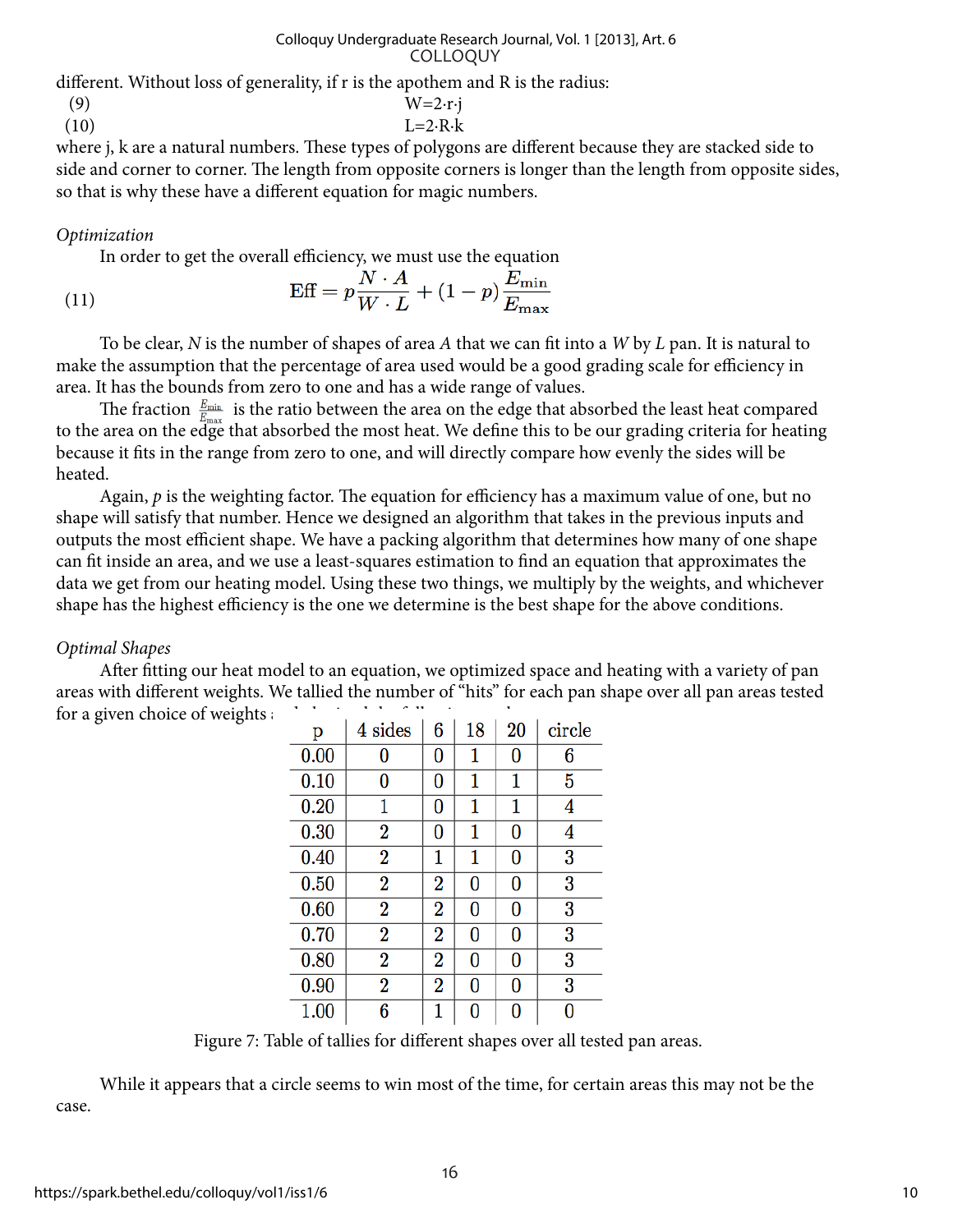# *Efficiency*

Finally, we see that no one shape can dominate over every circumstance. The optimal shape depends on the parameters given. Overall, the three most efficient shapes under our optimization methods are the circle, square, and hexagon. Should our goal be to mass produce, we would want to have circular pans be our product. Otherwise tailoring our product to what the consumer desired would be ideal, as we could charge more for custom products. As far as producing the optimal shaped pan, it depends on the situation. However, given the situation we can always find the best pan for it.

# **Error/Sensitivity Analysis**

Since we have had an experiment as part of our paper, one must wonder: how accurate are our physical constants? In all likelihood they are subject to error, and we must know how much could we tweak these constants before our model becomes void. Let us make a list of what these parameters are:

- Our three physical constants *α*, *β*, and *γ*
- The maximum temperature of the pan
- The height of the brownies being cooked
- The time we cook the brownies
- The area of the brownies
- The shape (number of sides) of the brownie pans

Varying the temperature in the pan did not vary our results significantly. Our standard temperature was 200°C and the range of values we tested were from 100°C to 300°C, which were well beyond the standard normal baking temperatures. In this we discovered that the lower the temperature, the higher the efficiency. Over all the shapes we considered, there was a 3% difference between the efficiency of two temperature extremes in the worst case. Since we are dealing with efficiency ratios of > 80%, 3% cannot be ignored. However, the efficiency difference between the standard (200°C) and our 300°C is about 0.7% in the worst case which is significantly better than the difference between 300°C and 100°C. Since we are reaching equilibrium quicker with the higher temperature, we can say that using our standard temperature is an accurate source of data.

Next on the list is the variance of height in the brownie. We should expect that since we are evaluating the middle layer of the brownie, raising the height will take away from the contributions of the bottom of the pan and the top layer of air, making it more accurate as the height increases. Our standard height was about 1.5 inches, or 0.04 meters. Lowering height raises efficiency, but that is because we need to take into account the heat from the bottom and top of pan, making our efficiency rating more inaccurate. The difference in efficiency between 1 inch and 6 inches for height was a significant 5.5%, with around a 3% each way. Even if we go up to 2 inches our efficiency ratio decreases by 1.3%. Further analysis would tell us the ideal height to measure at.

Now it is time to evaluate the baking time. As we might expect, if we lower the baking time the efficiency ratio decreases since there is not enough time for the middle to be heated up. If we run it too long however, every brownie reaches the saturation temperature and all efficiencies will be 1. We chose the middle ground of 30 minutes as our standard, which is not too different from normal baking time, considering the temperature we chose. Varying the time to 50 minutes we get about a 5% difference, and lowering it 25 minutes has the same effect. As far as any sources of error, this was perhaps our greatest contribution. Choosing a standard was hard, but we needed some sort of compromise between too long and too short and 30 minutes fit the bill.

As far as area goes, we were pretty consistent and had little error when modeling this. Since we naturally checked many areas, we can see that as area increases, the ratio of heat efficiency decreased proportional to the inverse of the root of the area. Since we checked pans about half the assumed area minimum and the equation still fit, we need not worry about error changing when we assumed the pan size is less than our required minimum size. The same holds true for pans that have a meter of squared area. The oven still will heat according to our modeled equation. Little error shows up here.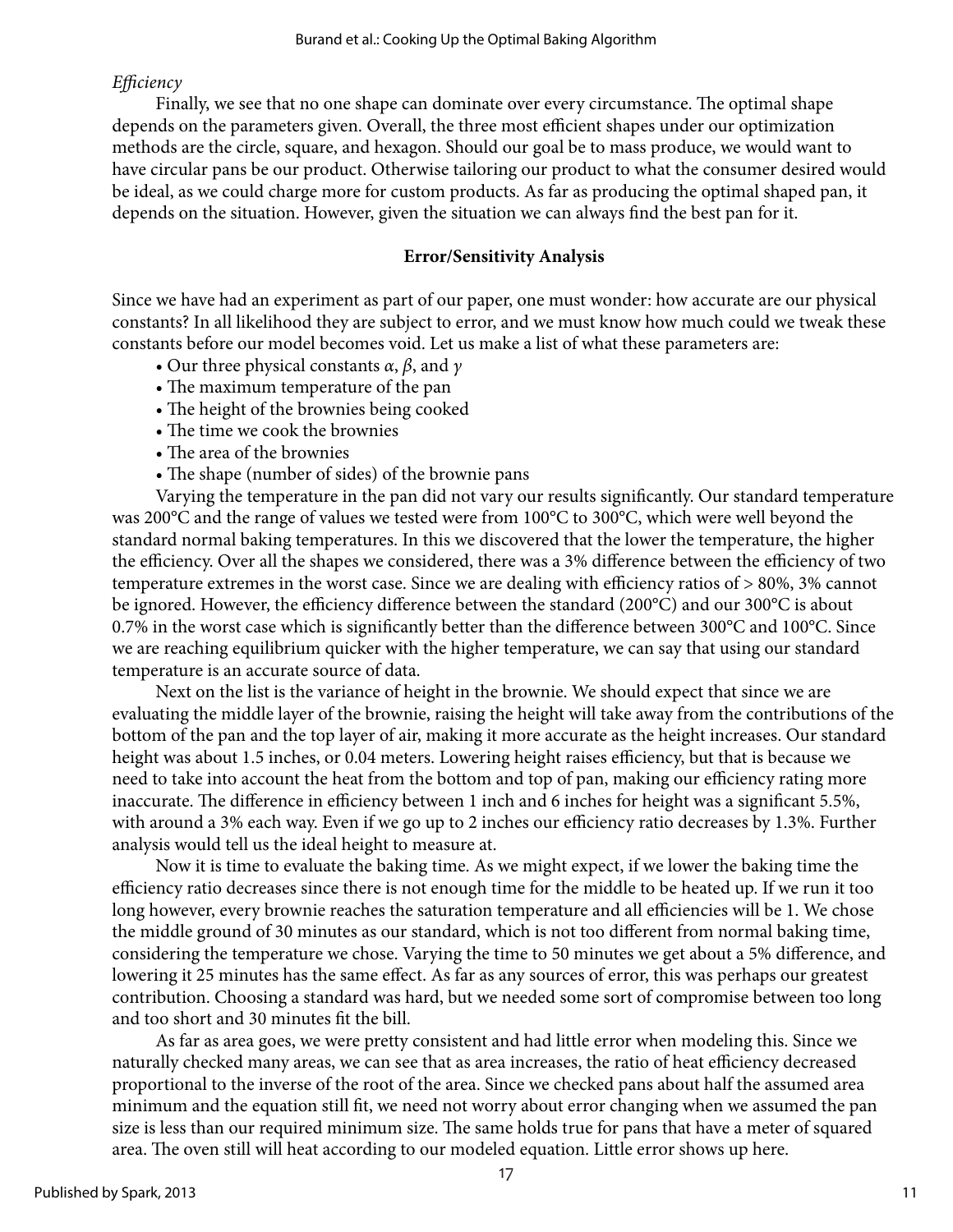Considering what this project is asking for, we must see how changing the shape will change our heating efficiency. Our model shows what we would expect; a shape with more sides has higher efficiency. We define circles to have exactly an efficiency ratio of one, and other shapes we will have the ratio of the heating of the middle of a side and the heating of a corner of our shape. From that we see that a square will have worse efficiency as far as heating goes, and in general will be no less than 80%, which is what is to be expected. Since again we were modeling how well the shapes heat evenly, we came up with an equation that would describe the efficiency in heating a shape with n sides and got to about 0.1% accuracy. Since modeling is not a problem, little error arises from here as well.

#### *Sensitivity with respect to heating parameters*

There are essentially four parameters in our heating model: K (the thermal conductivity),  $h_{\text{pan}}$ and  $h_{\text{air}}$  (the heat transfer coefficients between the brownies and the pan and the air, respectively), and finally, the product of specific heat and density, *cρ*. These last two are one parameter because they only appear in the model together, so sensitivity can be performed on their product because any error in one individually could be canceled out by equal and opposite error in the other without affecting the model.

To test each parameter, tests were run on a range of values for the parameter with all other parameters constant. Our standard was to bake the brownies at 200°C for 30 minutes in a 40cm x 40cm pan with batter 4 cm deep. Our grid was 21 units in each horizontal direction and 10 units vertically, and we used 180 time steps to complete the simulation. We ran the test for even-sided polygons between 4 and 20 sides.

We varied  $\alpha$ , the total thermal diffusivity, between 1.8 × 10<sup>-9</sup> and 1.8 × 10<sup>-7</sup>. This is equivalent to varying the thermal conductivity, *K*, while keeping specific heat and density constant. At diffusivity values higher than  $1.8 \times 10^{-7}$ , the diffusivity was too high for the number of time steps, and the model failed to converge. We found that the efficiencies generally increased as *α* increased, but they did not change very much, and the overall shape of the graph tended to stay the same. The maximum difference in efficiency over these difference of two orders of magnitude in *α* was 4%. This is relatively insignificant considering how much we changed *α* by. Therefore, even if our value for *α* was off by an entire order of magnitude, we would not expect that it would change our results significantly.



Figure 8: Efficiency of various shapes with different values for α.

We allowed *β*, defined as  $\frac{h_{\text{pan}}}{c\rho}$ , to vary between 2.5 × 10<sup>-7</sup> and 2.5 × 10<sup>-4</sup>. Similar to *α*, we found that for values higher than  $2.5 \times 10^{-4}$  the system heated too fast in one time step and the algorithm did not converge. We found that the system did not heat significantly when  $\beta$  was less than  $1.0 \times 10^{-5}$ , so we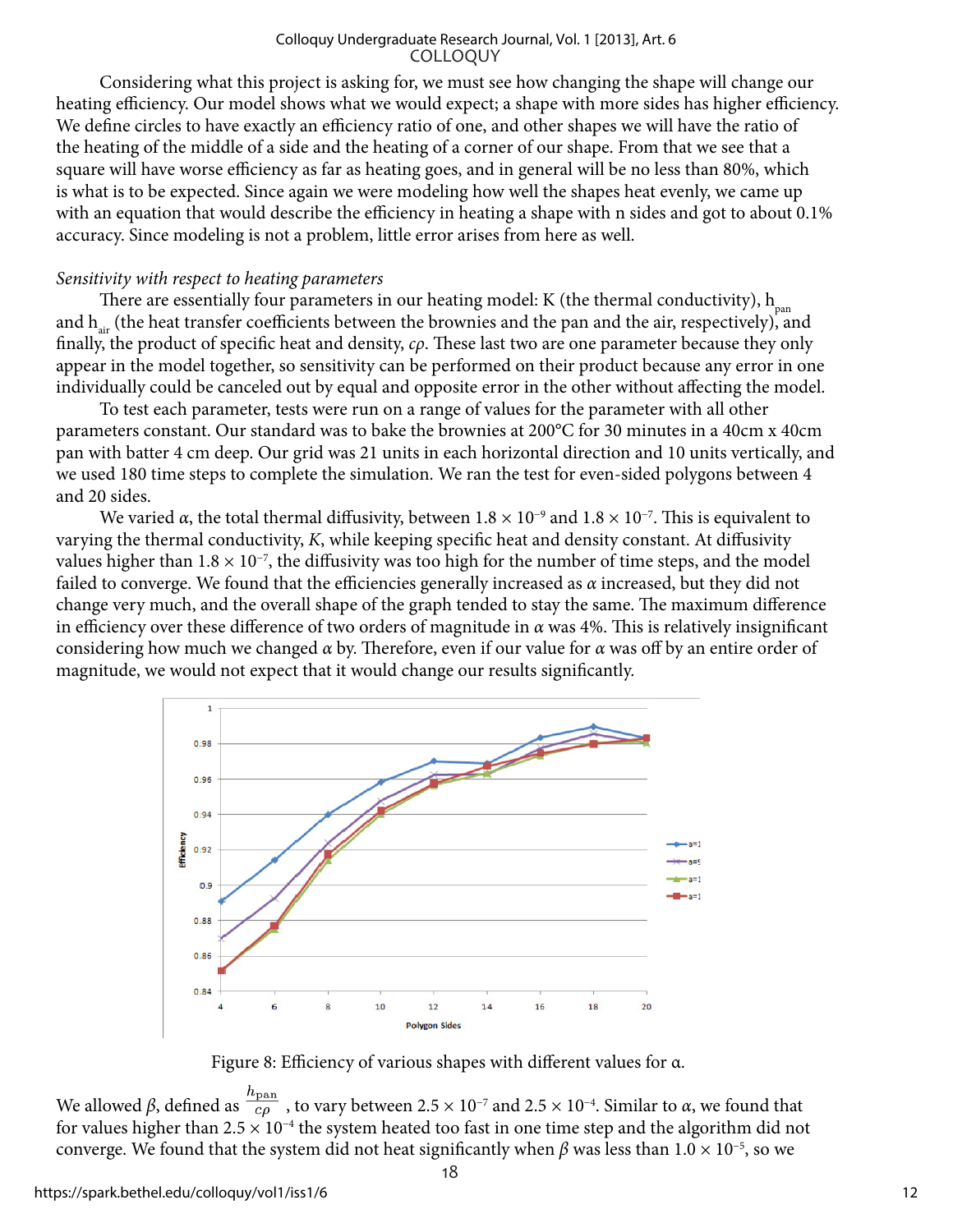threw those data point out. For other *β* values, higher *β* tended to result in higher efficiencies. Unlike *α*, though, the shape did change; when the batter heated faster, it tended to also reach equilibrium at the edges faster, and therefore the temperatures were generally more consistent there. The maximum difference in efficiency was 16% over just above one order of magnitude. However, in real life, if *β* was indeed higher, a baker would probably not cook the brownies for as long, so as not to burn them. With a shorter cooking time, there probably would be a more noticeable difference between the corners and the edges for higher *β* values.



Figure 9: Efficiency of various shapes with different values for *β*.

Finally, we allowed *γ*, defined as  $\frac{h_{\text{air}}}{c\rho}$ , to vary between  $4.0 \times 10^{-8}$  and  $4.0 \times 10^{-4}$ . As with  $\beta$ , increasing *γ* tended to increase the efficiency slightly. However, even over this large range, it did not affect our efficiencies significantly at all; the maximum different in efficiency was 3.5%. This is because the heating from the air is secondary to the heating from the pan and primarily affects just the batter right on the surface. Therefore we can conclude that our results are not particularly sensitive with respect to *γ*.



Figure 10: Efficiency of various shapes with different values for *γ*.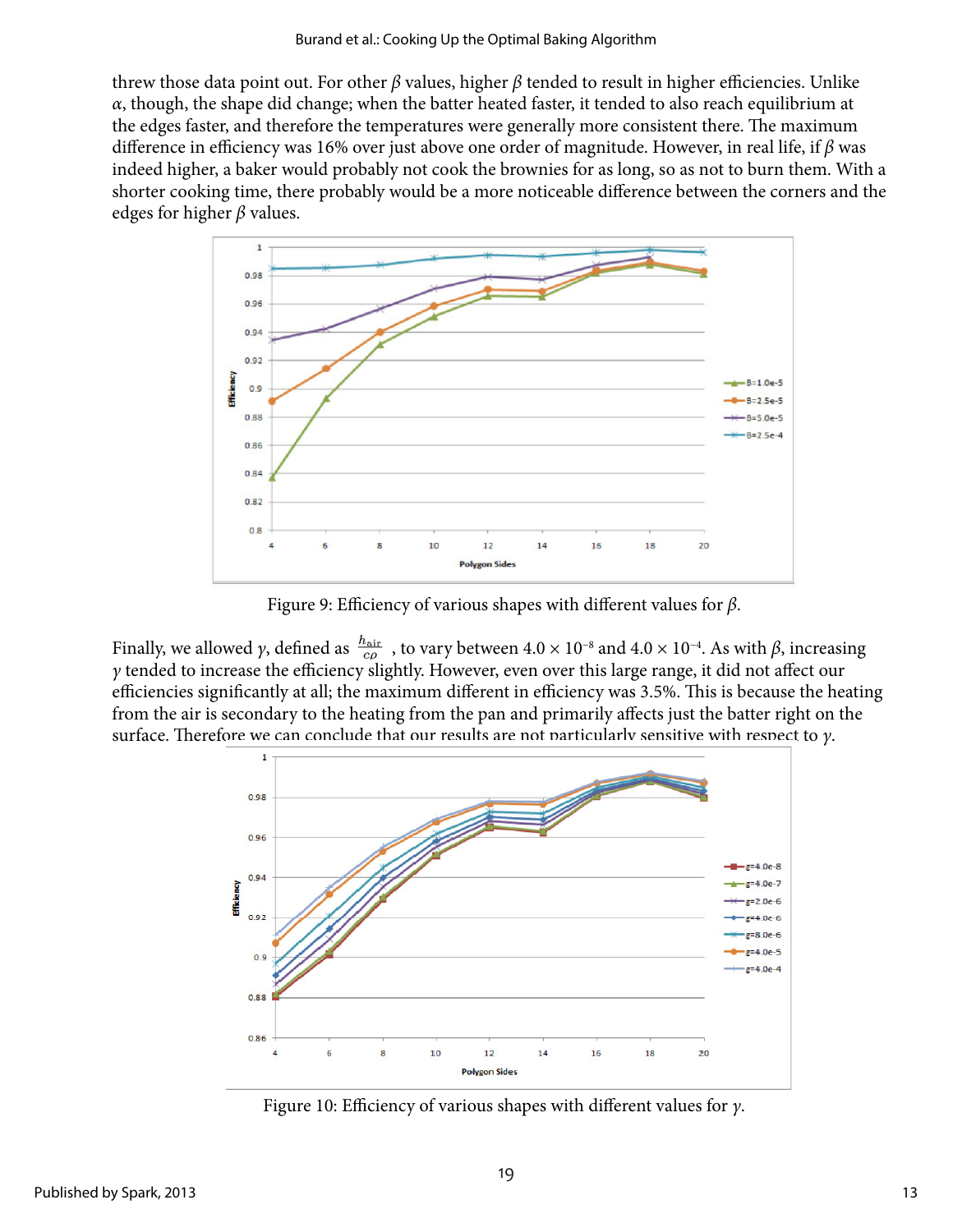One last test that we ran was to vary all three equally. Since all three have *cρ* in the denominator, this is equivalent to varying  $c\rho$  while keeping *K*,  $h_{\rm pan}$ , and  $h_{\rm air}$  constant. This not only had a significant impact on the efficiency, but also on the temperature. More than doubling *cρ* had the effect that the batter was hardly baked at all, even on the edges. Reducing *cρ* improved the efficiency dramatically, but more than doubling it resulted in heating too fast for the time step we used. Between halving and doubling *cρ*, we observed a maximum efficiency difference of 15%. While this difference is very significant, the difference in absolute temperature is more significant. This tells us that we probably have fairly accurate values for *c* and *ρ*.



Figure 11: Efficiency of various shapes with different values for *cρ*.

In summary, the parameters that likely affected our model the most were the heat transfer coefficient between the pan and the brownies, and the combination of specific heat and density of the batter. However, we believe that the parameters we chose for these values are fairly accurate because we got reasonable temperature values at the end of the simulations when we used reasonable values of the other parameters (i.e. baking time and oven temperature).

#### **Analysis of our Model**

#### *Strengths*

Our heating model is quite robust and is able to generate predictable results over a variety of temperatures, baking times, and other parameters. For instance, cooking the batter for a longer period of time at a lower temperature results in more even baking than baking for a shorter period of time under a higher temperature, as expected. By limiting our shapes to polygons, we were also able to easily guarantee that our packing algorithm gives an optimal number of pans for a given shape, area, and oven size. Finally, we were able to experimentally determine several of our parameters and compare them with previously published results to verify their validity. Moreover, these parameters gave us the most reasonable results in our heating model, given reasonable values for other parameters like baking time and temperature.

#### *Weaknesses*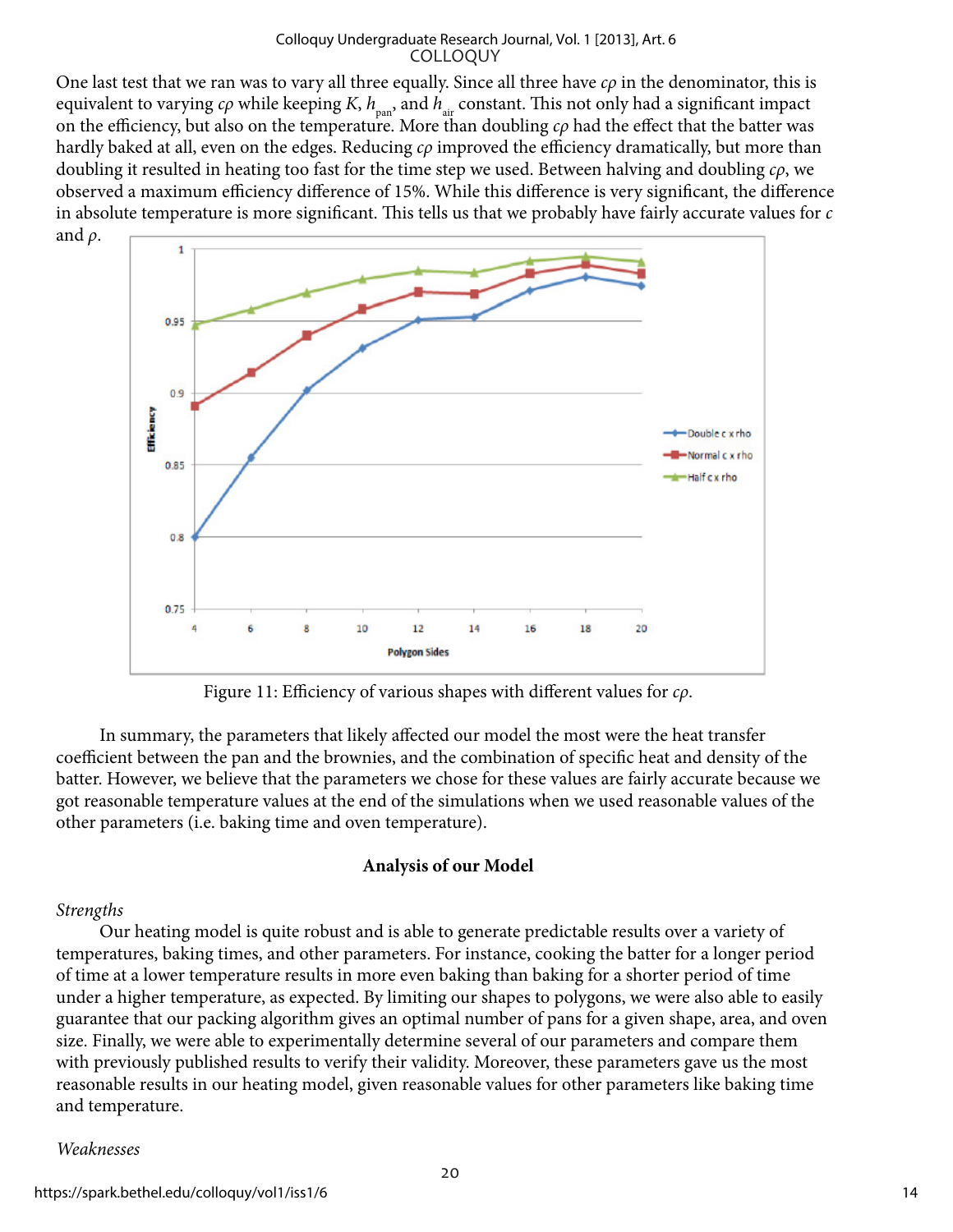One weakness of our heat model is that in discretizing the brownie pan, it is possible we still lost some distinguishing features of a pan design that might have been noticeable with a finer grid, or even a different method of discretizing the space (for instance, a radial method). It is also possible that some artifacts could have been added due to our methods as well. Additionally, we were not able to rigorously prove that our method of assigning surface areas for the edge and corner data points is scientifically accurate. However, most of our results were what we predicted would occur intuitively, so we would suggest that improving our methods in these ways would not significantly impact the results we obtained.

Another weakness is that we do not account for certain effects that occur at high temperatures, like the evaporation of water, the restructuring of the batter molecules, and the resulting changes in mass and density. A more refined model could account for these to give more accurate results.

Finally, one last weakness is that we only considered regular polygons in our model. With more time, we could consider non-regular polygons and various curved shapes like ellipses as well.

# *Future Improvements*

Just like any other project, improvements can be made. Perhaps a better scheme for measuring efficiency in even heating could be developed. Besides that, we would like to get more accurate parameters from our measurements with better equipment. Consensus on the way of standardizing the time and temperature to fit real-life brownie making would also be necessary. Convection currents were also hard to model, and figuring out how much open area is needed in the lattice diagram would provide a better efficiency in spacing for the square and hexagon. One last consideration would be to see how radiation from the sides of the oven would heat up our product and find how that would affect our heat transfer.

# **Conclusion**

We have just presented two models, one for packing polygons and one to model the heating of a polygon- shaped pan in a conventional oven. Our packing model was able to efficiently organize polygons using tessellating techniques and lattice structures. Our heating model produced reasonable results and gave us efficiency ratings for various shapes, areas, and baking parameters. Finally, all this was based on experimental data that we performed by baking brownies, taking measurements, and fitting them to our model. The best overall shape depends strongly on the parameters given; there is no optimal shape. Instead, for a given application our algorithm should simply be run to determine the best shape for the circumstances. For every customer there is one optimal pan, but there is no one optimal pan for every customer.